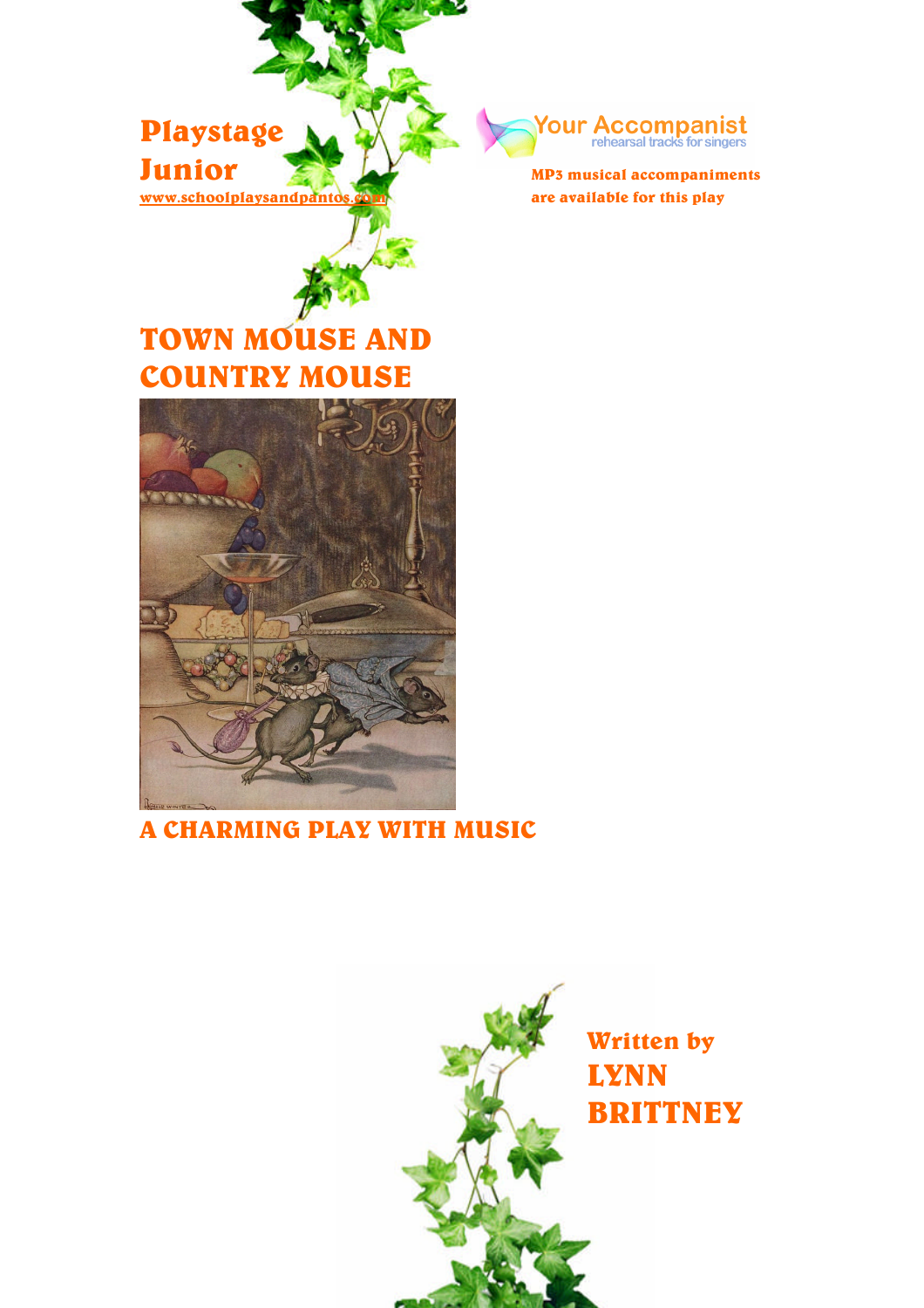### TOWN MOUSE AND COUNTRY MOUSE

# CAST LIST

Town Mouse Country Mouse 2 Rabbits (could be more) 3 Squirrels (could be more) Mrs Hedgehog Ginger Cat Black Cat 2 Rats (could be more) 4 Spiders (could be more)

Dog

Minimum <sup>17</sup> speaking parts. Potenetial to add many non-speaking but singing parts.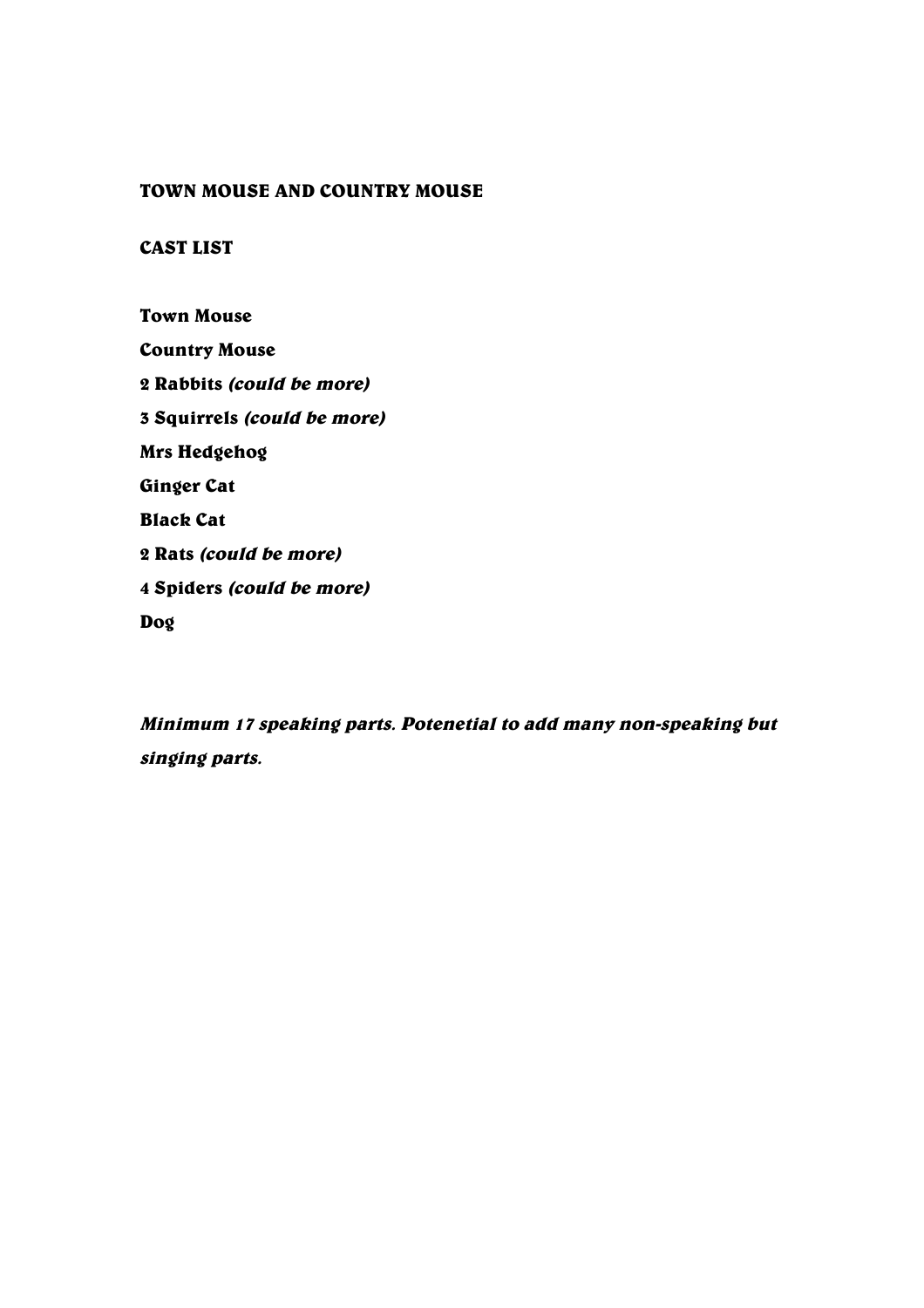#### TOWN MOUSE AND COUNTRY MOUSE

#### SCENE 1

The play starts in the country, which can be suggested by either scenery depicting the countryside, <sup>a</sup> back-projected countryside scene, or some foliage on the stage. In the centre of the stage is The Country Mouse's house, which is represented by <sup>a</sup> table and two chairs, two little beds on the floor (sleeping bags or fold-up beds) and <sup>a</sup> table with various props on. (See Production Notes).

The front of the stage is meant to represent outside the house. When the play starts, there are two rabbits nibbling grass at the front of the stage. The Country Mouse comes in carrying an armful of ears of wheat and berries. (See Diagrams at end of play.)

#### COUNTRY MOUSE

Hello rabbits! Isn't it a lovely day?

RABBIT 1

Yes. It's a very nice day and you seem to be very cheerful. Why is that? COUNTRY MOUSE

Oh I'm preparing for a visit from my cousin. He's a town mouse, you know. He's never visited the country before and he's coming to stay for a week.

RABBIT 2

A whole week!

COUNTRY MOUSE

Yes. A whole week. We'll have such fun. I know we will.

RABBIT 1

I hope you're right. When my relatives come to visit from the farm,

they do nothing but complain.

COUNTRY MOUSE

Why do they complain?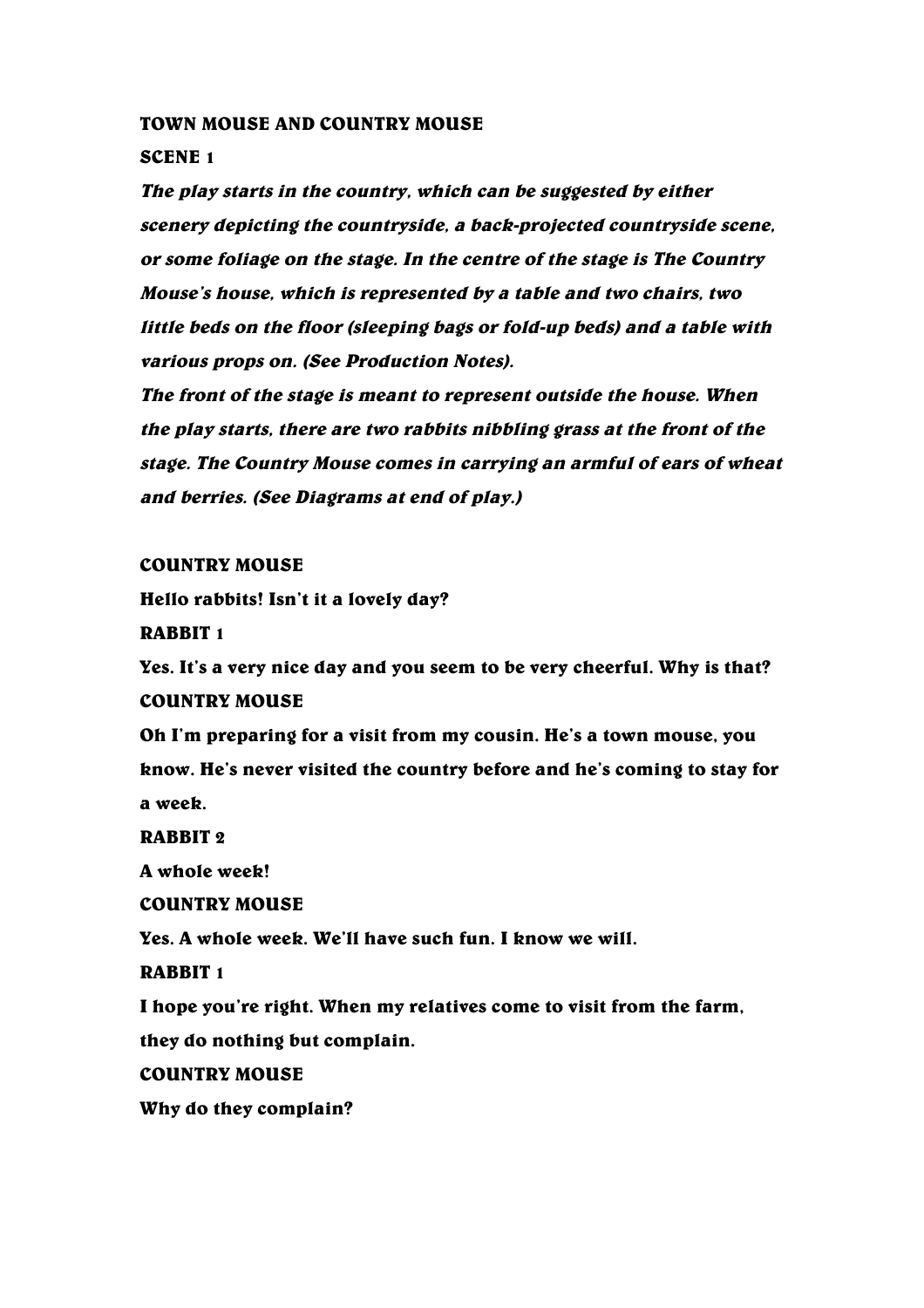# RABBIT 1

Oh, nothing is to their liking. They miss their home. You know what it's like. Animals always prefer their own surroundings.

# RABBIT 2

Yes. Aunty Blackberry always says our warren is too cold. And Uncle Hawthorn always complains about the quality of the grass we eat. We're always glad when they go home, aren't we?

RABBIT 1

We certainly are.

# COUNTRY MOUSE

Well it won't be like that with my cousin. He's really looking forward to his visit. I got a letter by magpie post this morning. He'll be here today and I've lots to get done.

# (Some squirrels run on and begin playing tag around Country Mouse)

SQUIRREL 1 Isn't it a lovely day? RABBIT 2 It certainly is. Mouse's cousin is coming to visit. SQUIRREL 2 Is he? Where does he live then? COUNTRY MOUSE In the big town. SQUIRREL 3 Oh. I bet he'll find it really quiet here, then. RABBIT 1 I bet he will. COUNTRY MOUSE I'm sure he'll enjoy the peace and quiet. SQUIRREL 1 Who says it's quiet? (Grabbing Squirrel 2) Got you! You're it!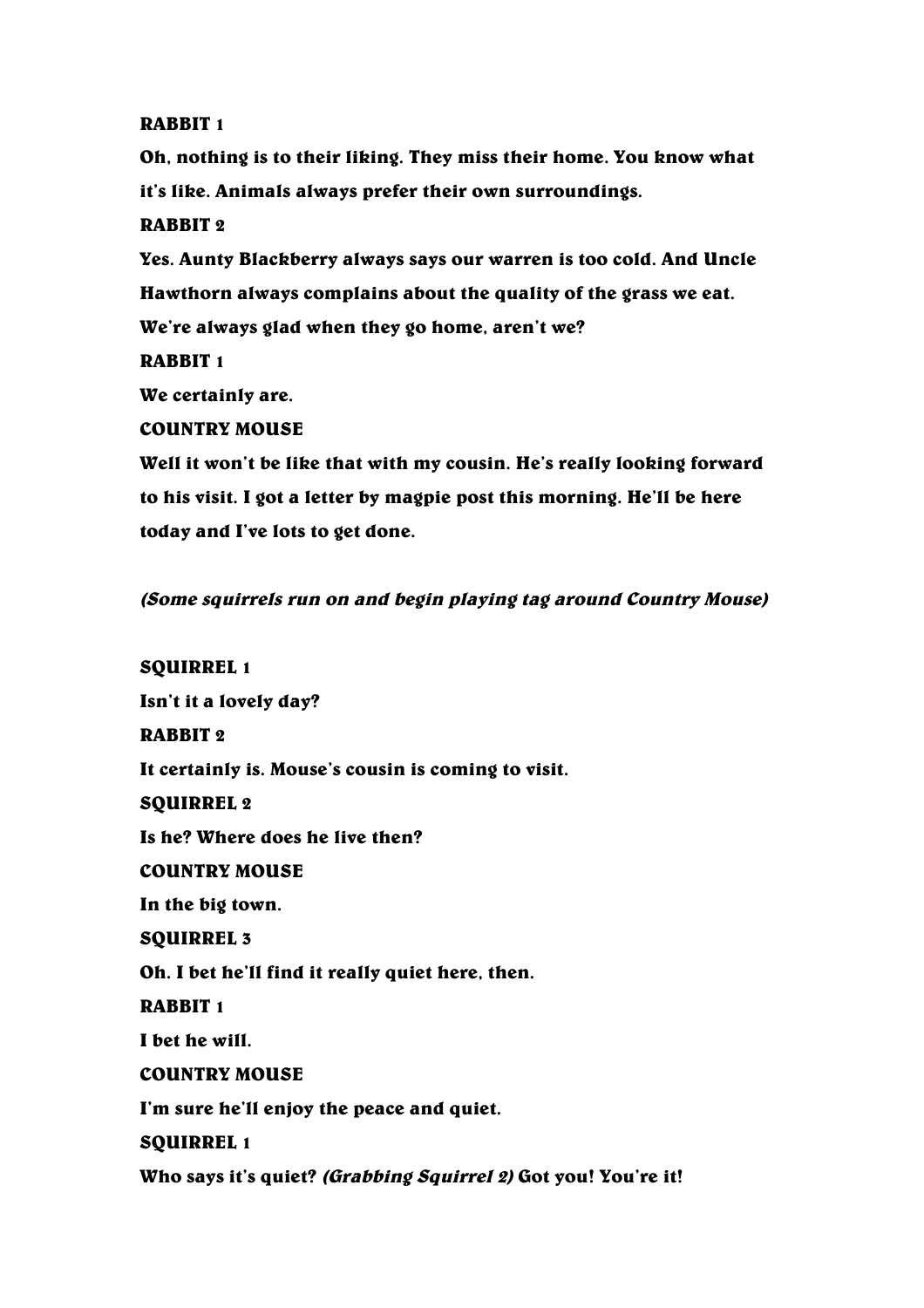### SQUIRREL 2

You'd better run fast or I'm going to catch you!

(All the squirrels run off laughing and shouting)

#### COUNTRY MOUSE

No, it's certainly not quiet when the squirrels are around. Well, I must get on with my work. Goodbye, rabbits.

(The rabbits hop off and the Country Mouse busies himself putting away the food and tidying up)

#### COUNTRY MOUSE

Now, let's see. I've got the spare bed made up. I've got extra food in the larder. Now I must sweep the floor.

(He gets <sup>a</sup> broom and begins sweeping. Town Mouse comes on stage, looking very harassed and carrying <sup>a</sup> heavy bag. He has bits of twigs sticking out of his clothing and he is puffing <sup>a</sup> lot.)

#### COUNTRY MOUSE

Cousin! I wasn't expecting you until later! What a pleasant surprise! TOWN MOUSE Thank God I've found you! I've been looking for your house in every hedgerow between here and the main road. Everything looks the same in the country. COUNTRY MOUSE You do look a bit messy! TOWN MOUSE

Yes. I fell into a ditch at some point and I went through a bramble patch by mistake.